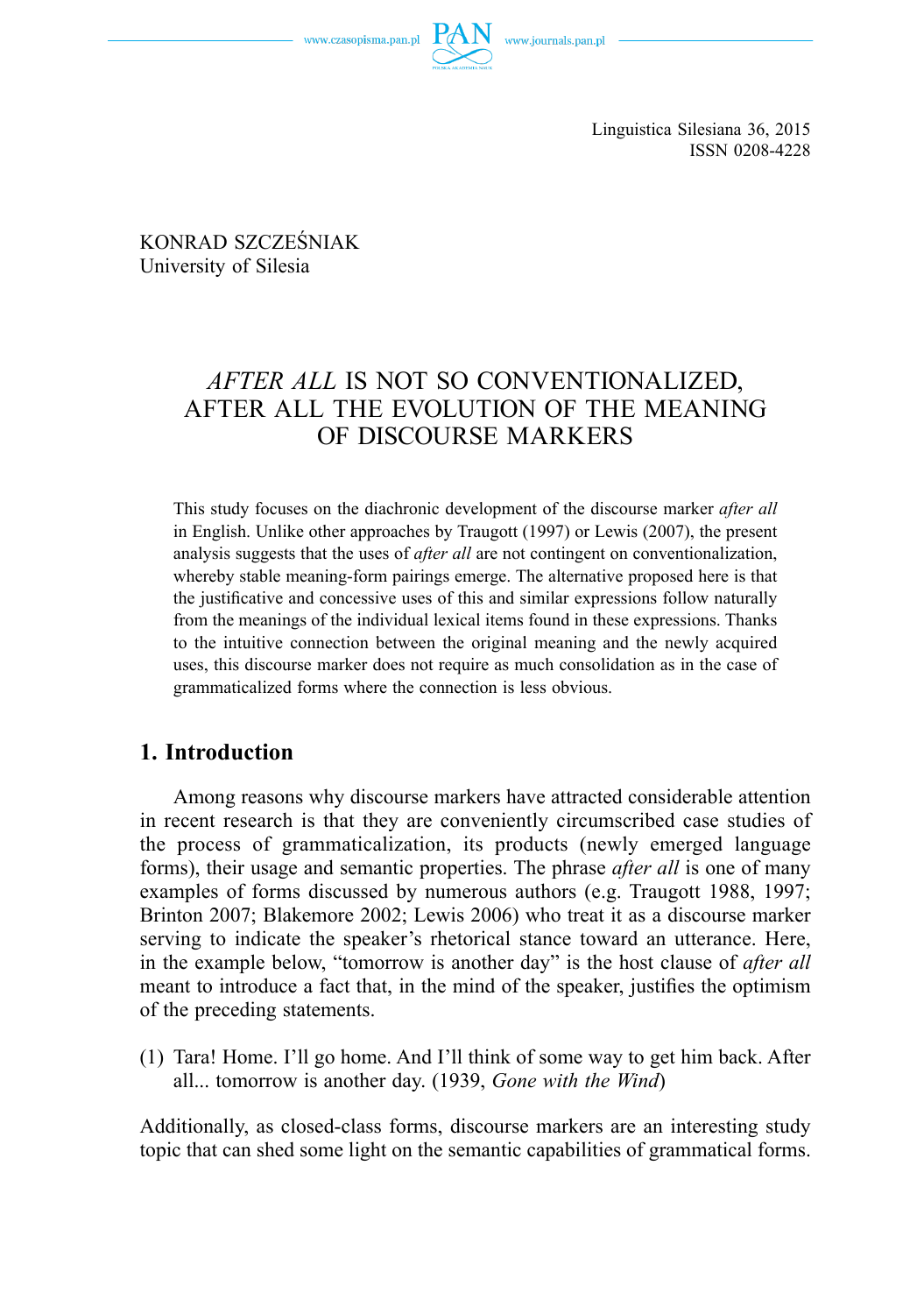

These are traditionally considered to convey general, minimal, highly schematic meanings. For example, Evans (2011) contrasts open- and closed-class forms and shows that the former convey "rich semantic content" while the latter encode "schematic semantic content" (p. 88). The present study focuses on what kind of meaning *after all* contributes to discourse, how it behaves and how it evolved to exhibit its properties described here.

Before I trace the diachronic development of the marker, I will first briefly characterize the meanings associated with the marker and discuss the reasons why it should be considered a grammatical form.

# **2. Senses of** *after all*

Three main uses of *after all* have been identified. The original use expresses a literal temporal specification of an event. In the following example, failure to understand occurs after finding an infinite amount of information.

 $(2)$  A man may find an infinite number of propositions, reasonings, and conclusions, in books of metaphysics… and, after all, know as little of God, spirits, or bodies as he did before he set out. (John Locke, 1690, *An Essay Concerning Human Understanding*)

Further, it also has a concessive function paraphrasable as 'nevertheless' or 'despite what has occurred'. In (2), the speaker can be interpreted as expressing surprise at the listener being alive, despite prior indications to the contrary.

(3) So you're alive after all. (John Grisham, *The Litigators*)

Finally, *after all* commonly serves as a justificative marker, used to introduce a point that bolsters a claim made in the preceding segment. In (4), *after all* is a sentence adverb that has scope over the entire host clause.

(4) Come on, Andy, let's go to the circus and forget all our worries for a while. After all, that's what circuses are for. (Tom Clancy, *High Wire*)

The uses in (3) and (4) present a puzzle: How has a marker acquired two apparently opposite meanings? In 1983, Levinson conceded that "proper studies of these terms" were necessary, but one tentative approach he proposed was to account for them in terms of conventional implicature. This would be consistent with the idea championed by Traugott that the meaning associated with discourse markers in their development was acquired by means of pragmatic strengthening. Here, the concessive and justificative functions could be treated as stable non-truth conditional content (conventional implicatures) of the phrase *after all*. As she put it, "there is an increase in the extent to which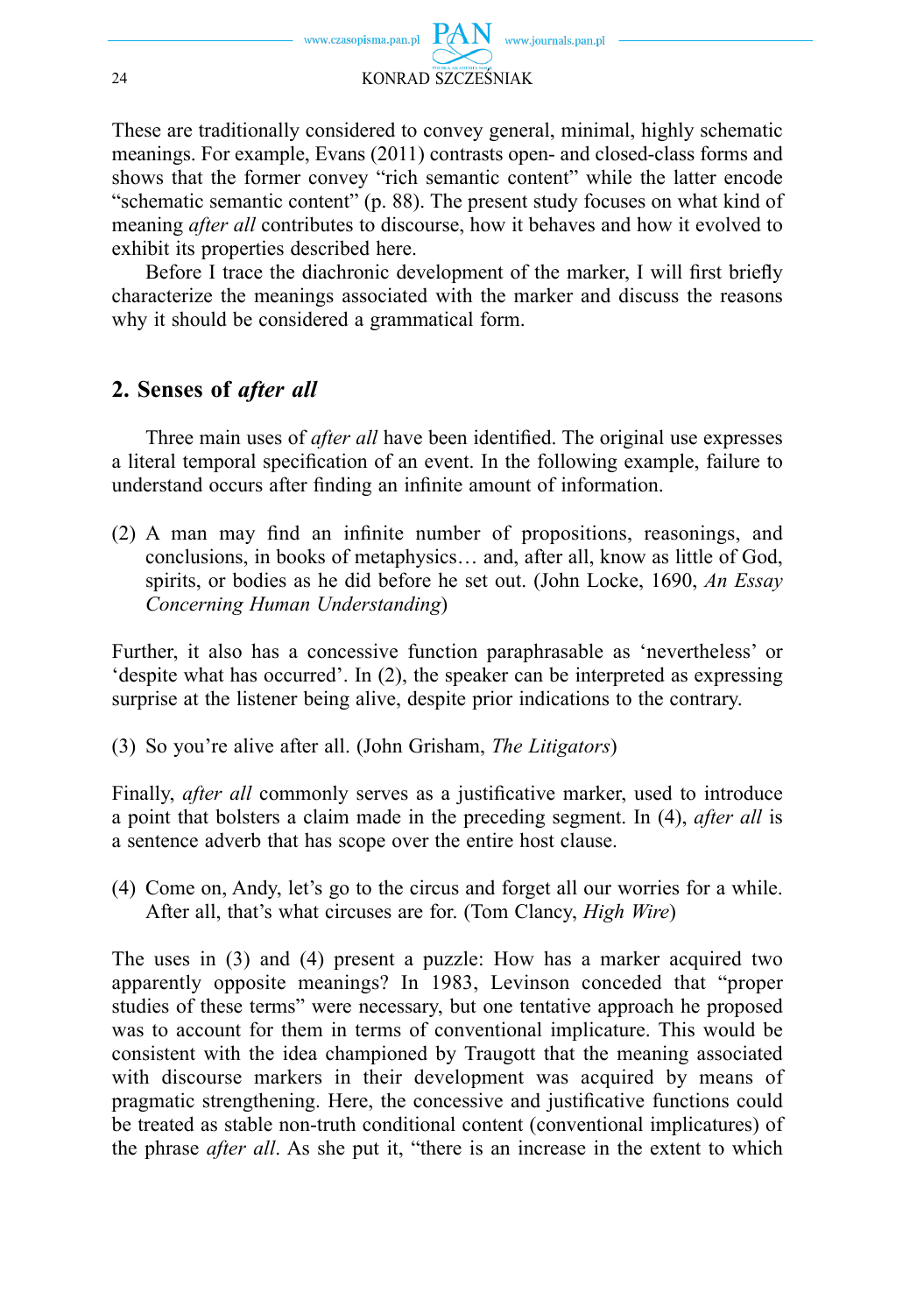

the words encode the speaker's point of view on the situation." (Traugott 1988: 408)

However, the conventional implicature approach to *after all* will be contested in this paper. I will attempt to provide a arguments against viewing the concessive and justificative senses as stable conventionalized meanings of *after all*. The main claim of this paper is that the central part of the meaning of *after all* is not an indication of the rhetorical stance, but the sense of emphasis resulting from the temporal meaning of the original use of the phrase, which grammaticalized into its present form.

The precise meaning of *after all* is constrained by its grammatical nature. Discourse markers are closed-class forms, or at least they should be viewed as being located toward the closed-class end of the lexicon-grammar continuum. We now turn to reasons justifying a closed-class characterization of *after all*.

### **3. Grammatical forms**

The phrases *after all* as used in (3) and (4) can be considered closed-class forms. This is a rather uncontroversial approach taken by others, among whom Brinton & Traugott who claim that such uses "come to belong to a functional rather than to a lexical word class" (2005: 146). There are a number of indications pointing at this particular characterization. Some of the reasons why discourse markers should be considered closed class-forms include:

- The elusiveness of the sense
- The gradual emergence out of the lexical
- Non-propositional content
- Generality of meaning
- Lack of conceptual autonomy

#### **3.1. The elusiveness of the sense**

The descriptions of the sense of *after all* provided in section 2 are mere approximations. Their more precise characterizations will be attempted further in this paper. At this point, suffice it to say that the concessive and justificative uses are not synonymous with many other concessive or justificative forms. They have not been captured satisfactorily in the literature, and it should therefore be little wonder that they are a challenge to non-linguists. This point has been made by Blakemore who proposed, "[a]sk a native speaker what these mean, and you are much more likely to receive a description or illustration of their use than a straightforward paraphrase." (2002: 83)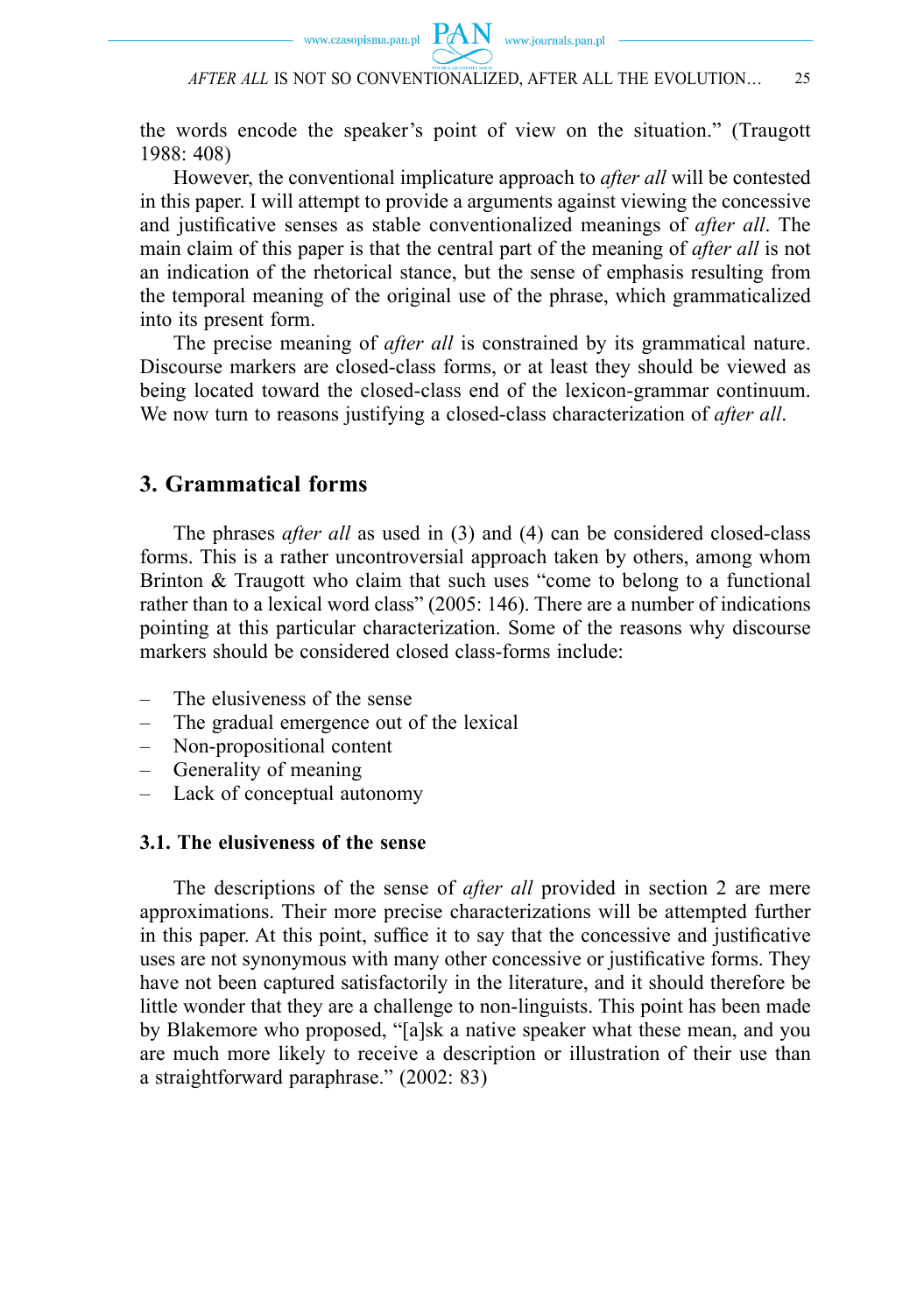

#### **3.2. The gradual emergence out of the lexical**

As will be discussed below, the concessive and justificative uses of after all did not enter the language overnight. They evolved out of the temporal use, changing its syntactic properties, indicating the grammaticalization nature of the process, which in turn suggests that the products are closed-class forms.

#### **3.3. Non-propositional content**

Further, the concessive and justificative functions are by nature non-truthconditional senses typical of closed-class forms.

#### **3.4. Generality of meaning**

Another property of closed-class forms is that their meanings can be applied to a wide range of descriptions. As Cruse (1986: 5) explains, "[b] ecause grammatical elements typically need to have the capacity to combine normally with semantically very various roots, their meanings tend to be of a very general sort: the notion of past tense, for instance, can combine without anomaly virtually any conceivable verbal notion." Similarly, the concessive and justificative functions can be used in a variety of contexts.

#### **3.5. Lack of conceptual autonomy**

Open-class forms are generally conceptually autonomous (Langacker 2008); that is, they convey concepts that can function semantically on their own. By contrast, grammatical functors are conceptually dependent or synsemantic—their existence is justified insofar as they complement open class forms and they do not make much sense without conceptualizing the open-class meanings that they attach to. Without mentioning any circumstances or claims, it would make little sense to use *after all* alone. In fact, in the absence of any propositional content, the phrase *after all* would be unintelligible, ambiguous between its two senses.

## **4. History**

The first detailed diachronic analysis of *after all* was offered by Traugott  $(1997)$ , who identified three main stages of its development:

### **I. Temporal**

The original sense had to do with a straightforward temporal sequence of events. In example (5), the last event (death) is mentioned as following a long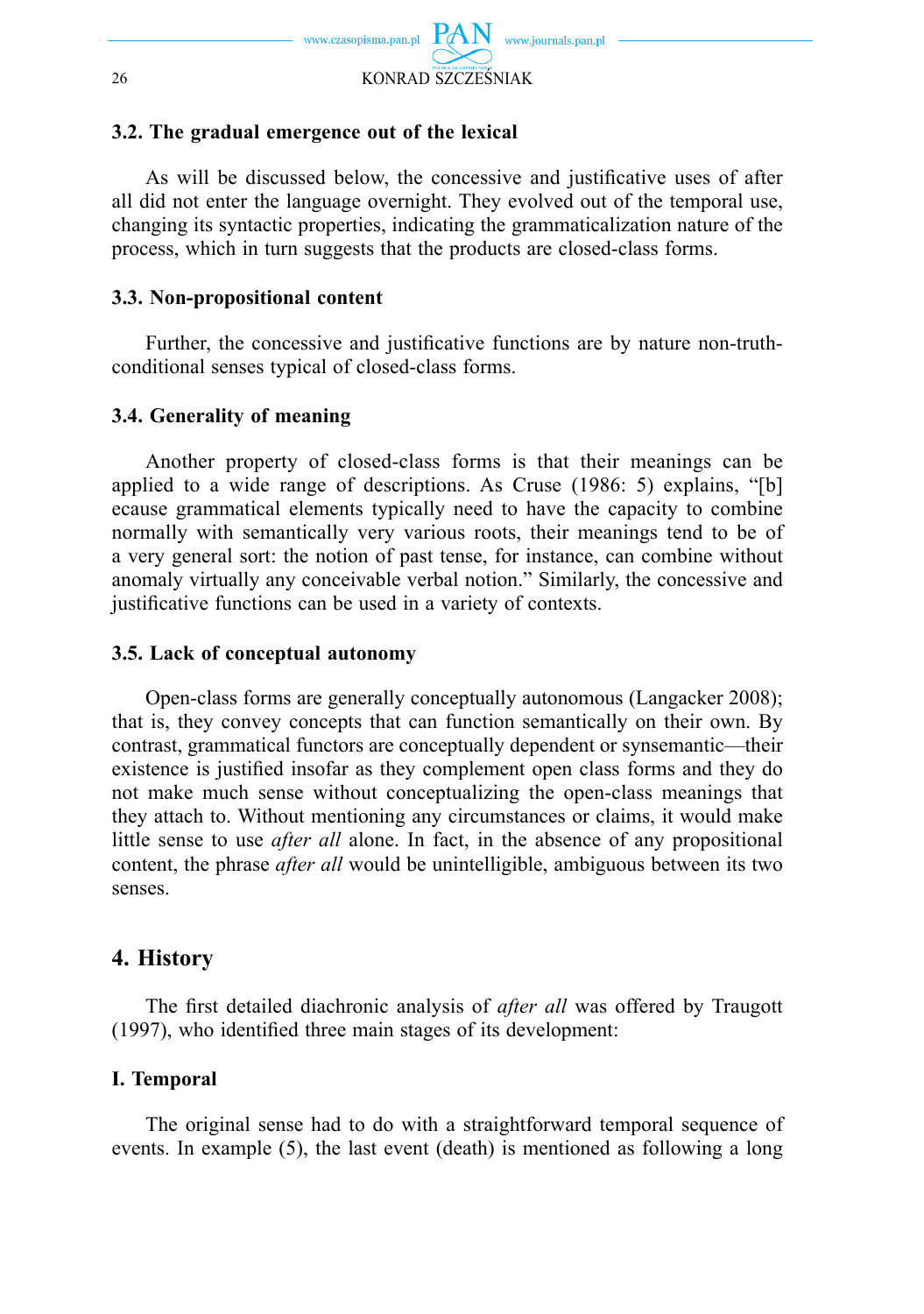succession of hardships of life. At this stage, there are no clear signs of either concession or justification in its use.

(5) Sinne is the first and onely cause of all our distresse, of all our sicknesses and heavinesse here on earth: which hath brought us to that estate, that **after all our turmoyling & paines taking**, we must at the last, talke and take death as a merit and paiment for our sinnes. (Christof Wirsung 1589, *Praxis Medicinae Universalis*)

### **II. Concessive (≈ despite everything)**

The concessive sense is an extension of the temporal stage. Its characteristic property is that it stresses a logical discontinuity between the preceding events enumerated first and the conclusion described in the *after all* host clause.

(6) How dreadful is the state of apostates who have had their eyes opened, their consciences awakened, their resolutions for Christ seemingly fixed; and yet, **after all this**, return to their former course of sin. (John Flavel, 1689, *Christ Knocking at the Door of Sinners' Hearts*)

### **III.** Justificative ( $\approx$  indeed, in fact)

Finally, the justificative use emerged, as exemplified in  $(7)$ . This use represents a wider deviation from the original temporal use in that the last claim introduced by *after all* does not usually follow temporally the events mentioned first. Instead, it is an afterthought offered in order to justify or make sense of the facts presented in previous discourse.

(7) "In 1726, a Writer belonging to a Tribunal, and another employed in the Post-Office, were condemned to die, for having inserted certain Falsehoods in the Gazette: The Reason, upon which the Tribunal of criminal Affairs founded their Judgment, was, that what they had done shewed a Failure of Respect towards his Majesty, which is by the Laws declared capital. **After all**, no Remedy is more likely to prove effectual in preventing the Corruption and Oppressions of the Governors, than that which the Emperor Yong-ching applied..." (1747 Thomas Astley, *The Empire of China*)

### **II b Epistemic (≈ as we know)**

Traugott also identified an additional stage IIb termed "Epistemic". This use can be paraphrased by saying 'as we all know'. In Traugott's and in the following example, it follows an adversative 'but'. It should be noted that it bears properties of both the concessive and the justificative senses. Like the concessive use, it points out an apparent inconsistency between two claims,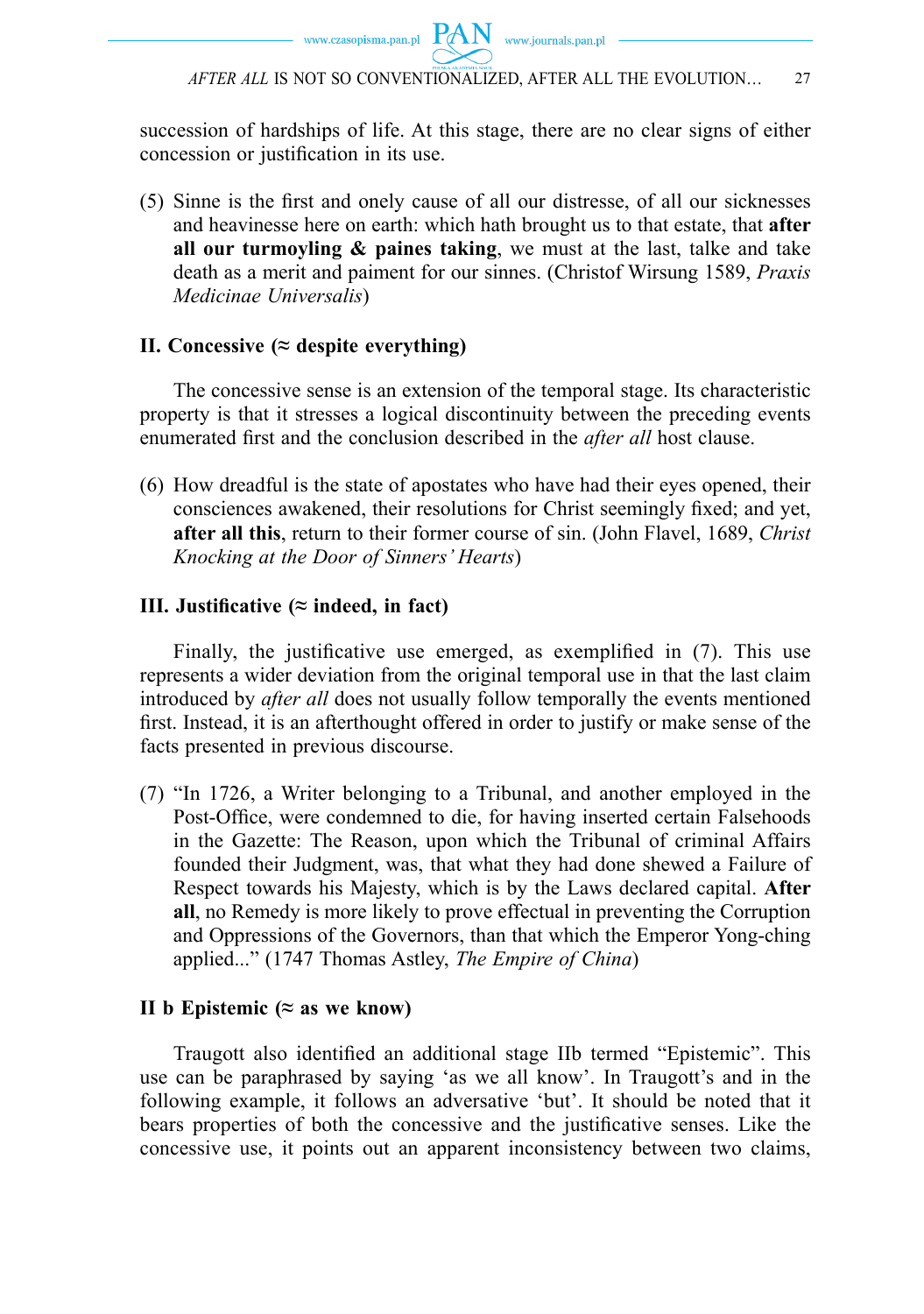

and like the justificative use, the conclusion does not follow the first claim temporally.

(8) Freedom is better than tyranny; but, after all, French freedom has battled for a hundred years only to be suppressed by the peasants of France (A. Littell 1866, *The Living Age*)

A similar account of the development of *after all* can be found in Lewis (2007), who observes that it "became a connective relatively recently (not earlier than the eighteenth century, and arguably later). (p.94) Lewis' account differs in that she does not discuss the epistemic stage and she focuses more on the specific kinds of temporal phrases that could be treated as precursors of the later uses. She proposes "a pattern of [[*After all* N] + [contrasting idea]]", where the phrase *after all* collocates with nouns like *pains, labour, travail, effort,* as illustrated by the following example.

(9) Yet after all heuynesse, penaunce, and dysconfyture, She reioysed in soule. (1513, OED) (ex. 9a, p. 95)

Lewis stresses the contrast between the later event and the earlier event. Although the transition from suffering to rejoicing is a temporal one, an additional contrastive implicature is triggered. In later uses, the temporal element is weakened, and the phrase starts being used without a noun. Still, the expression compressed to the noun-less phrase *after all* carries the implicit content of contrast that the noun would express; it is thus "best seen as an evolved shorthand, a compression of information, or a form of economy" (p. 98)

### **5. The conventionalization of the senses**

What the two analyses have in common is that they take a discourse- and coherence-based approach to trace the development of additional senses in the marker. Two principal uses of *after all* emerge which involve a concessive relation on the one hand and the justificative use on the other. They also converge on the conclusion that the two sense have developed as parts of the meaning of *after all*. Lewis' account differs in that she stresses the regular nature of the emergence of *after all*, pointing out that "there is no evidence of a metaphorical leap in the history of the expression". She argues that there is no ad-hoc innovation, but a straightforward development of *after all* with its prototypical sense. Implicit in this account is the assumption that the evolution described by Lewis was practically destined to happen.

My approach represents an even more radical departure. In what follows, I will argue that the two uses are not stable parts of the meaning, but, at best, implicatures made by the speaker counting on the listener to infer them from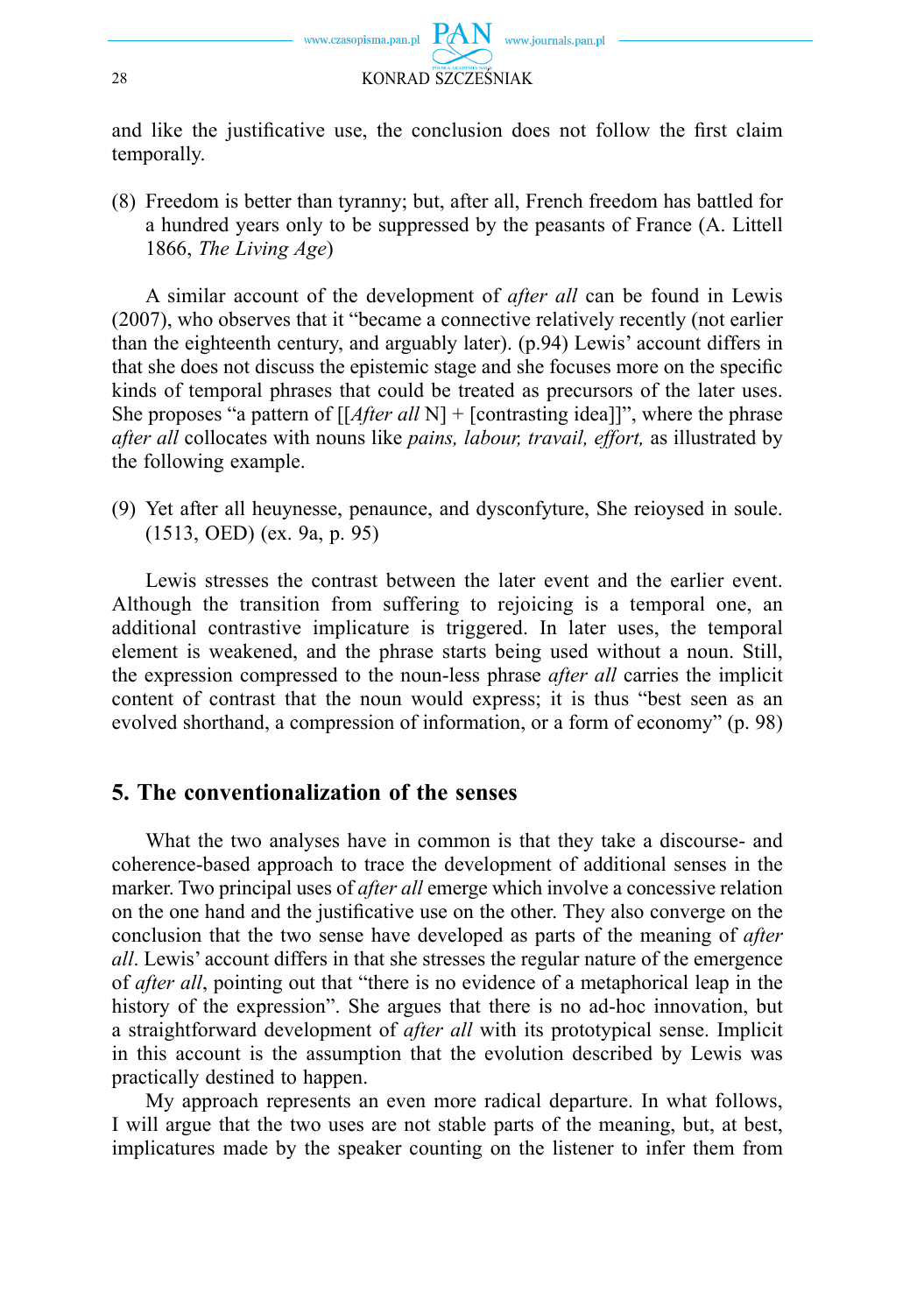

context. The concession or justification in question often accompany many temporal descriptions and they seem to attach to the meaning of the expression without being true parts of its content. This account, if accurate, would lend support to Lewis' view of the development as being straightforward or indeed ultimately inevitable. Although I take issue with the assumption of the conventionalization of concession and justification as senses of *after all*, I side with Lewis' view that development of *after all* follows a rather predictable path.

The following is an enumeration of reasons why concession and justification should be treated as accompanying semantic components, contextual inferences, but not stable senses of *after all*.

#### **5.1. The role of context**

In examples (10a-b), the relation of the underlined clause would be clear even in the absence of *after all*. In (10a), the first segment introduces a claim which is then bolstered by following it with an idea that is indisputable. This ordering makes it transparent that the second segment is provided as justification. This pattern was described by Lewis (2006: 10): "The nature of the relation thus accounts for constraints on the types of segments that can be related by a particular marker: in this case, a relatively uncertain idea must be followed by a more certain one."

(10) a. You really should help him. He's your brother! b. Kevin is so attached to Fido. Maybe pets as Christmas gifts isn't such a bad idea.

In  $(10b)$ , the observation in the first segment is followed by a tentative reflection which presupposes an antithesis by invoking a counterfactual. Background counterfactuals are normally generated by using the negative  $(Talmy 2000)^1$ , as in this case, or by stressing the verb (*So you ARE a vegetarian. She DID know about it*).

The justificative  $(10a)$  and the concessive sense  $(10b)$  are evident enough. They can be deduced from the meanings of the utterances alone; marking these senses by means of *after all* is not really necessary and is only done for extra emphasis.

#### **5.2. Mutually exclusive effects**

If *after all* does encode the senses that are attributed to it, it achieves a cognitive effect by satisfying two of three possible requirements (ii and iii)

<sup>1</sup> As Talmy explains, "a syntactically negative clause (e.g., *I didn't go to John's party last night*) overtly names something that did not take place but tends to evoke consideration of the corresponding unrealized positive event" (Talmy 2000, 291)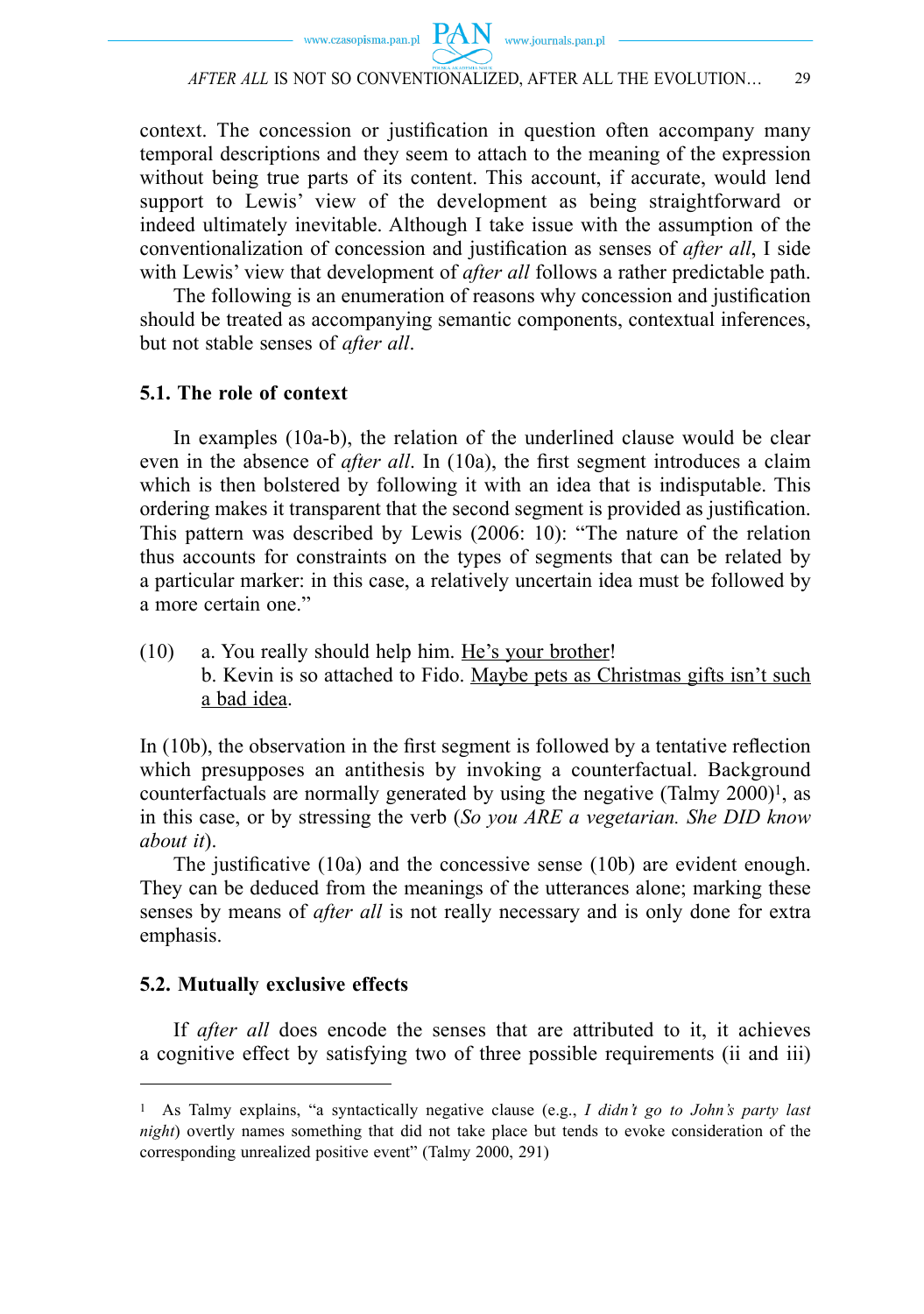

identified by Blakemore (2002). She argues that an "input achieves a cognitive effect if:

- (i) it allows the derivation of contextual implications; or
- (ii) it strengthens an existing assumption; or
- (iii) it leads to the contradiction and elimination of an existing assumption." (Blakemore 2002: 95)

While in principle there is no reason why a marker couldn't meet more than one requirement, the problem here is that requirements (ii) and (iii) are mutually antonymous, and it is rather odd for a language form to encode two antonymous senses. Such inherent antonymy is found rarely if at all, and when it does occur, it is resisted2. It makes more sense to assume that *after all* signals a rhetorical link between the point expressed in the same clause and the information mentioned in earlier discourse, while the senses of concession and justification are derived from context.

It could even be ventured that rhetorical relations like concession can be free inferences that a listener create at will, whether or not they are intended by the speaker or validated by context. If that is the case, concession does not need to be contingent on any dedicated markers to encode it, a point summarized by Łyda (2007) in these words "Concession … may have its surface markers like *although* and *but*, yet most frequently the markers are absent and, even more importantly, equally often the same expressions do not function as markers of Concession." (p.16)

### **5.3. The role of position and stress**

In a specific instance, the exact function of *after all* can be deduced based on some formal properties of its use. The justification sense favors the initial position preceding the clause (11a), while the concessive *after all* usually follows it (11b).

(11) a. Help him. **After all**, you're his father / …you're his father, **after all**. b. So it turns out you *are* his father, **after all**!

<sup>2</sup> For example, where public safety is at stake, a mere possibility of confusion resulting from antonymy has led to the avoidance of the form *inflammable* (in favor of *flammable*) on the grounds that *inflammable* can be interpreted as meaning 'not combustible' instead of the intended 'highly combustible'. (Garner 2000, 148)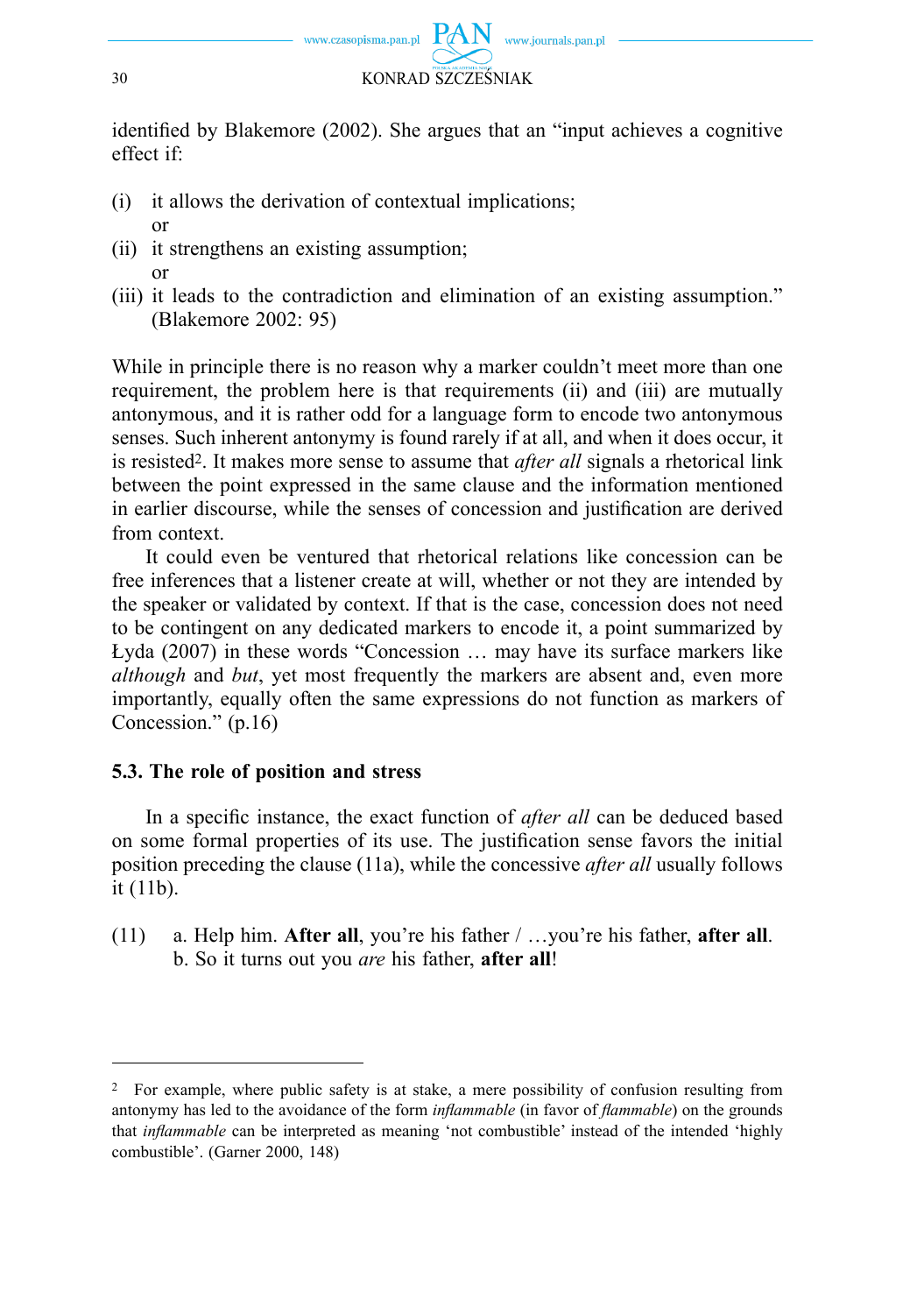www.czasopisma.pan.pl  $PAN$  www.journals.pan.pl

*AFTER ALL* IS NOT SO CONVENTIONALIZED, AFTER ALL THE EVOLUTION… 31

The above is only a tendency, but its informative value is enhanced by the stress *l* intonation clues. In American English, the justificative *after all* is usually stressed on *all* and tends to have rising intonation (12a), while the concessive use is stressed on *after* with falling intonation (12b).

(12) a. Help him. **After áll /**, you're his father. b. So it turns out you *are* his father, *áfter all \*!

### **5.4. Rhetorical strategies**

Although the concessive and justificative senses are generally mutually antonymous, there is little room for ambiguity because they are employed in two clearly distinct rhetorical strategies. The justificative sense links back to some prior information, whether it is a clause or a non-linguistic event (Blakemore 1996: 338), as in the following example. In other words, the justificative function always occurs in the presence of two information segments: the claim (the first segment) and the justification (the following segment).

(13) [the speaker takes an extremely large slice of cake] After all, it is my birthday. (Blakemore 1996: 338)

The concessive use does not require any relevant facts to be present in immediately preceding turns. According to Lewis "it contains a presupposition that the hearer retrieves – the notion that the antithesis was expected – and it can therefore begin a discourse" (p. 92). The speaker can, apparently out of the blue, announce *So the world isn't going to end now, after all* without a known history of ever worrying about the end of the world. What this means is that the lag between the antithesis and the counter-expectation *after all* can be fairly indefinite and the antithesis may—but does not need to—be a specific statement or event that actually took place or was entertained by the speaker. Instead, the use of the concessive *after all* works as if the antithesis was an actual event or statement.

The significance of this difference is that the two patterns of use are not idiosyncratic properties of expressions but are typical of the two rhetorical strategies. Justification only makes sense when it serves to support a point that is currently being entertained. On the other hand, counter-expectation is only an additional part attached to a fairly independent event – making an assertion, which may conflict with generally known facts and these do not have to have just been brought up. This is a non-linguistic fact and can therefore be expected to be cross-linguistically universal, which it is. These are rhetorical strategies that the markers happen to exploit, but do not encode themselves. It is possible to concede a point that conflicts with an antithesis that is not present in immediately preceding discourse, and this is possible in at least the languages represented below: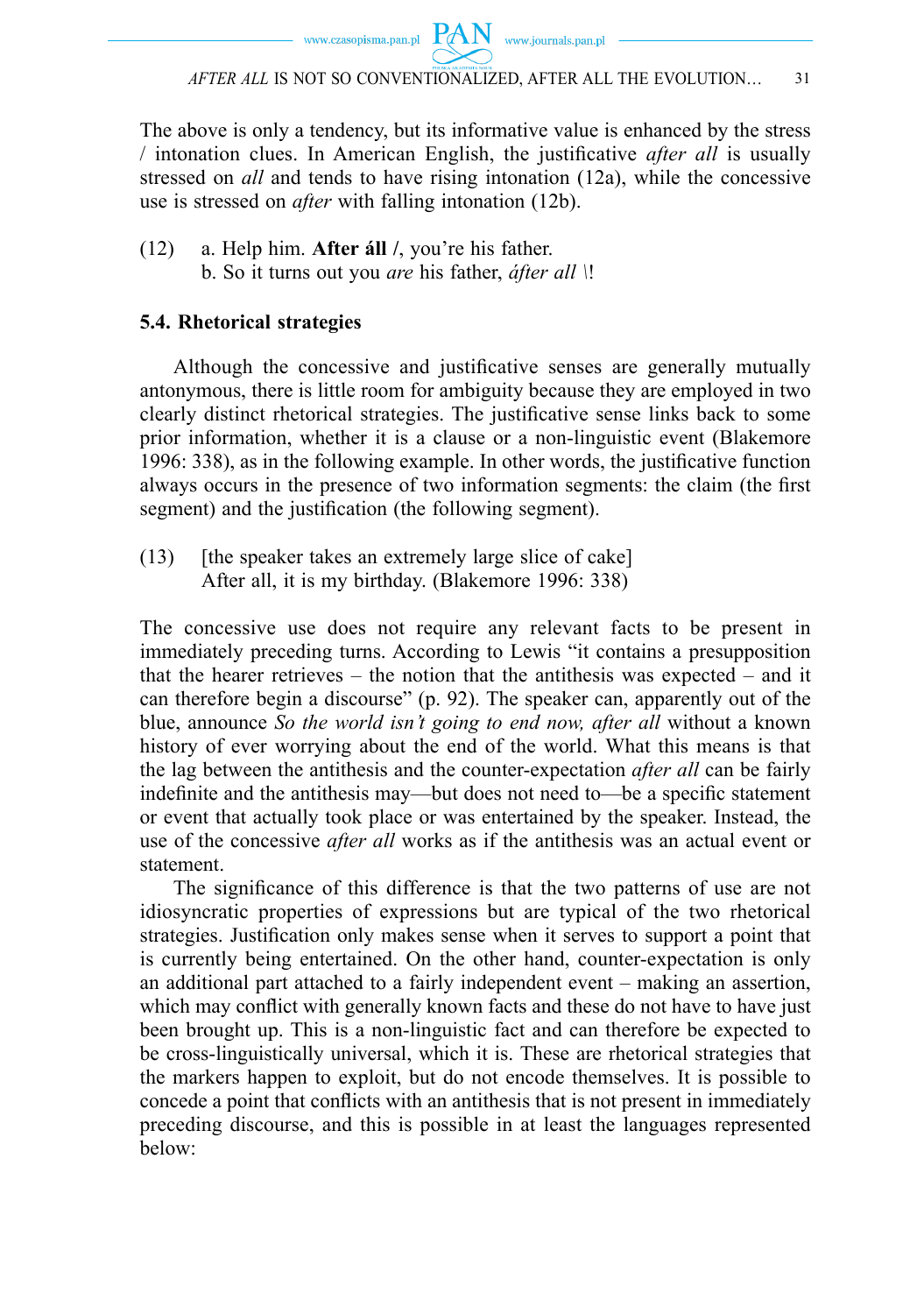

| (14) | a. A więc jednak świat się nie skończy teraz.<br>And so still world itself not end now.<br>'So the world isn't going to end now, after all.'                                                        | (Polish)     |
|------|-----------------------------------------------------------------------------------------------------------------------------------------------------------------------------------------------------|--------------|
|      | b. A přece jenom svět nekončí v roce 2014.<br>And still only world not end in year 2014.<br>'So the world isn't going to end in 2014, after all.'                                                   | (Czech)      |
|      | c. Afinal o mundo não vai acabar agora.<br>In the end the world not go end now.<br>'So the world isn't going to end now, after all.'                                                                | (Portuguese) |
|      | d. Så verden går trods alt under i 2014.<br>So world go despite all under in 2014.<br>'So the world isn't going to end in 2014, after all.'                                                         | (Danish)     |
|      | e. Niisiis vaatamata kõigele ei tule 2014. aastal<br>maailmalõppu.<br>So despite everything not 2014 year end of the world.<br>'So the world isn't going to end in 2014, after all.'                | (Estonian)   |
|      | f. So wird die Welt trotz allem 2014 nicht untergehen.<br>So will the world despite all 2014 not end.<br>'So the world will not end in 2014, after all.'                                            | (German)     |
|      | g. Anu, moukhedavad kvelafrisa, 2014 cels msoflio<br>dasasrulisken ar midis.<br>So, despite all, 2014 year world to the end isn't going.<br>'So despite all, in 2014 the world isn't going to end.' | (Georgian)   |

## **6. The meaning of** *after all*

In light of the above, it is unlikely that the marker *encodes* concession or justification. Instead, an alternative would be to assume that it has become *associated* with pre-existing rhetorical relations. In the case of concession, *after all* customarily attaches to an otherwise clear contrastive transition.

This raises the question of what differentiates *after all* from many other concessive markers. Generally, the purpose of a concessive marker is to indicate the admission of the truth of a point which is in contrast to a fact mentioned in the preceding discourse. What all concessive markers share is the juxtaposition of two conflicting facts, and the indication that the resulting contrast is surprising, in line with the observation that "[i]f two circumstances are in contrast, it means that the one is SURPRISING or UNEXPECTED in view of the other." (Leech & Svartvik 1975: 210) original emphasis).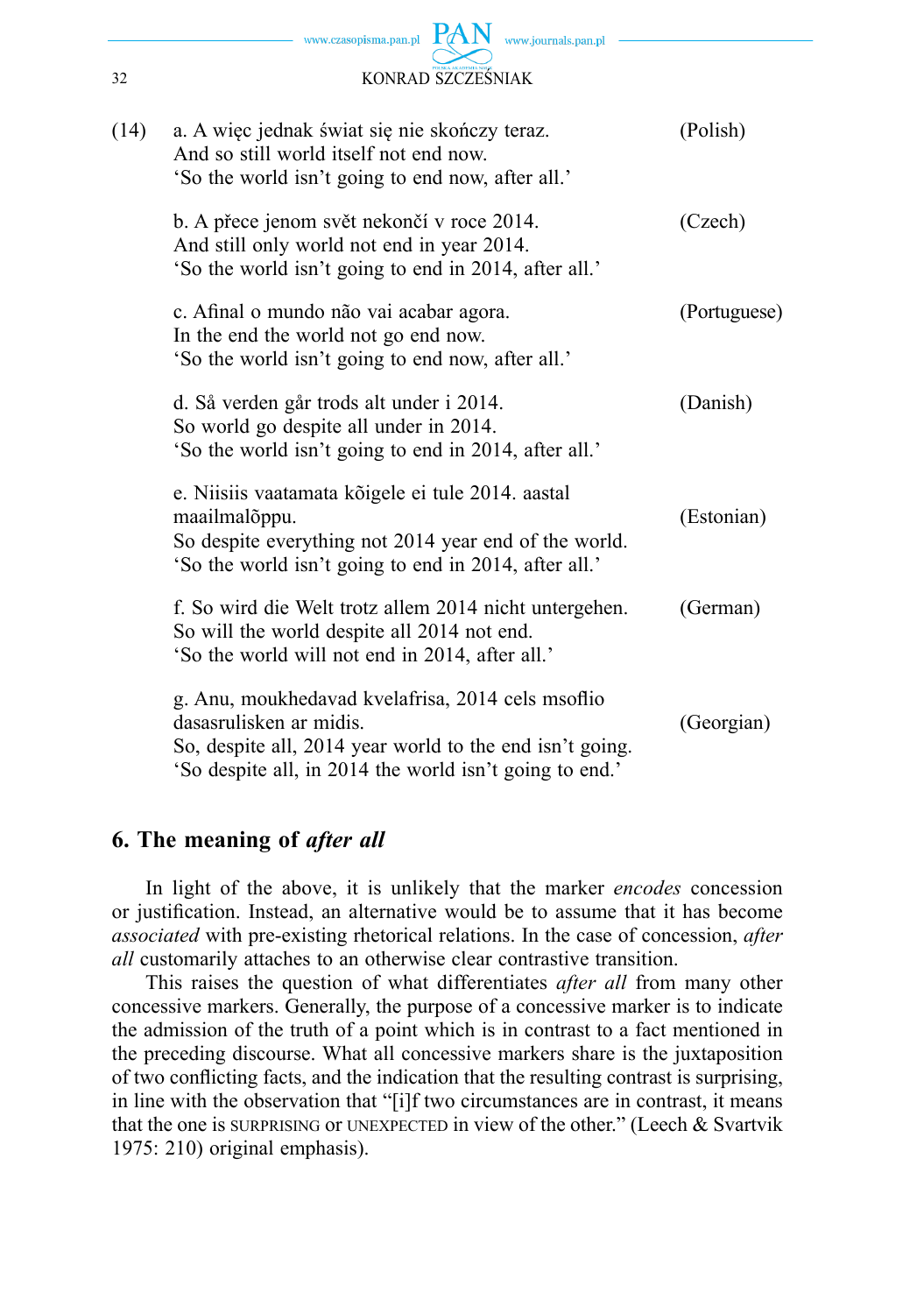While *but* would simply signal an unexpected development, *after all* emphasizes the fact that the odds were strongly against the circumstance named in the host clause. The conjunction *but* does not evaluate the odds; it can be used at the slightest hint of conflict (15b). On other hand, *after all* requires the existence of strong reasons against the idea mentioned in the host clause (16a). Examples like (16b) below are only acceptable to the extent that they make the listener form a conjecture about other possible counter-indications against going for a walk. However, if the slightly overcast sky is the only contraindication to taking a walk, then the use of *after all* as an indication of a change of heart is excessive and unjustified.

- (15) a. It's raining cats and dogs, but we'll go for a walk. b. It's slightly overcast, but we'll go for a walk.
- (16) a. It's raining cats and dogs and it's freezing. Still, anything's better than staying home. Well, we'll go for a walk, after all. b. ?It's slightly overcast. Still, anything's better than staying home. Well, we'll go for a walk, after all.

Thus, the marker's real contribution is that it carries a reference to the multiplicity of factors that go into the final determination expressed in the host clause. This is a residual meaning component which persisted in the expression from its original temporal uses. If it is assumed, following Lewis (2007), that the precursors of *after all* were originally phrases summarized as the [[*After all* N] pattern (as in example 9 above) or the expression *after all is said and done* (first recorded in 1560), it becomes clear where the reference to multiple preceding factors comes from. That is, all the precursor expressions stress that what precedes the fact mentioned in the host clause is not a mere single event but a considerable body of developments (i.e. whether *pains* or things *said and done*). Each [*after all* N] use underscores the magnitude of the contextual backdrop against which a fact is considered, and thus also increased the intensity of the concessive or the justificative relation. That is, if there were strong misgivings about a circumstance mentioned in the host clause (17), the use of *after all* indicates an abrupt reversal of circumstances. In some cases it may also underscore the tentative nature of the statement and thus serve as a hedging device.

(17) Maybe there is a way out, after all.

Similarly, in the justificative use, *after all* underscores the considerable importance of the assertion made in the host clause. It is not a mere remark made in passing, but the most vital determinant consideration accounting for what is said in the preceding statement.

(18) She was being unfair. It was hardly his fault she was on her own. After all, she was the one who'd been having an affair. (Coleen Nolan, *Denial*)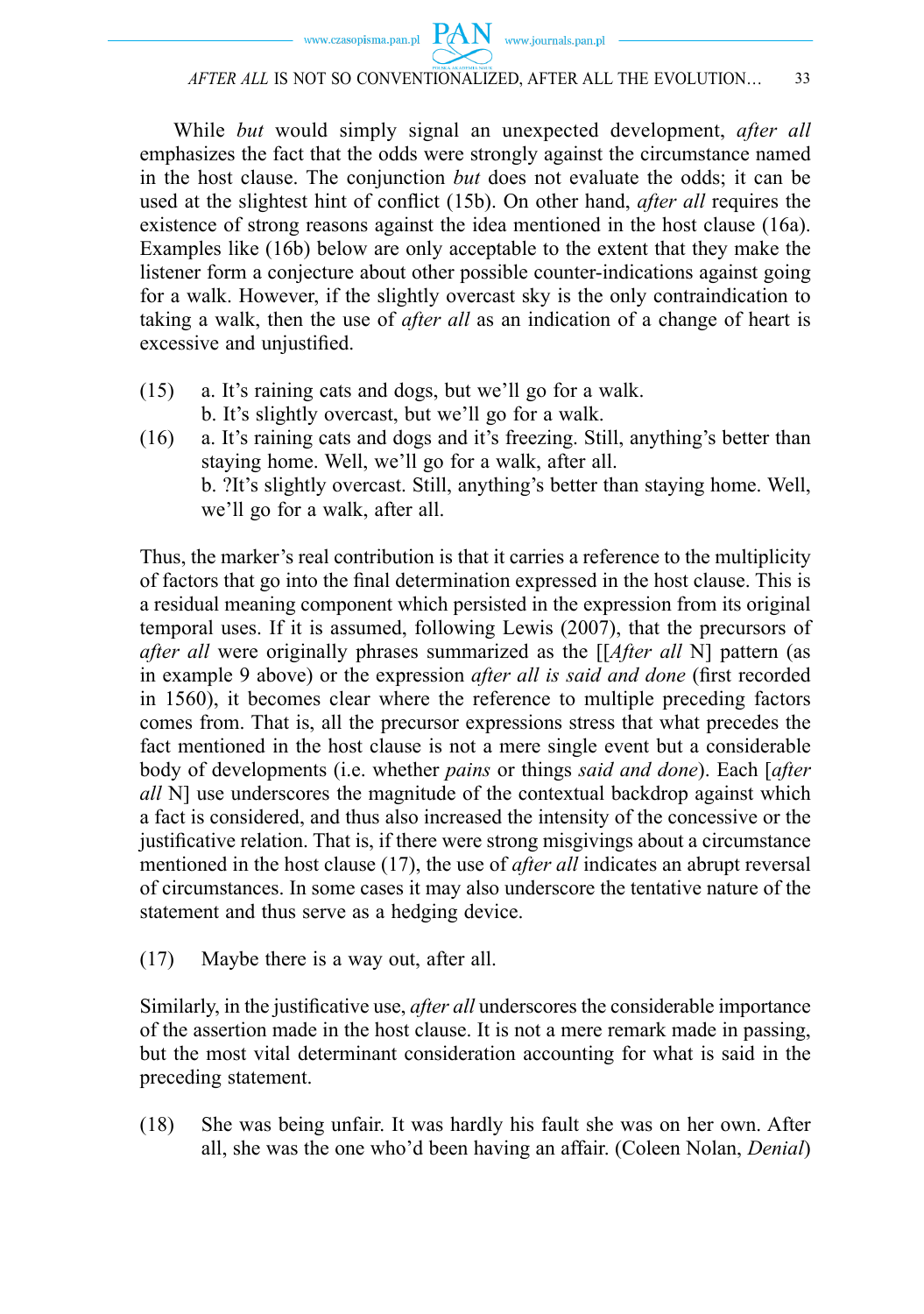

The marker's emphasis on the considerations involved in a decision can be viewed as a consequence of meaning inherited from the original temporal uses. To take one example of the many precursor expressions, the clause *after all is said and done* foregrounds a decision-making process preceding the final pronouncement. It highlights in a rather direct manner its debate nature: it underscores the cogitation, the back and forth, and the pros and cons. The concessive *after all* puts the cogitation in the background, and instead, it focuses on the product of the cogitation: the apparent conflict between two facts (evident after the consideration of facts / arguments). Similarly, the justificative *after all* too backgrounds the cogitation, focusing on the product of the cogitation: finding a logical link between an assertion and a well-known fact.

Contributing to the emphatic character of this discourse marker is the presence in it of the adverbial *all*, which has been observed to recur in the grammaticalization of a great number of function forms in many languages (König 1985). In general, universal quantification has an intensifying function exploited by forms like *always, although, however*, expressions *all alone*, *all the rage*, *all ears*, *all but*, *all up with, be all go,* or the recent quotative marker *be all* (e.g. *She's all no*) (Buchstaller 2014). An in-depth analysis of the development and meaning of *albeit*, also involving the universal quantifier *all* is offered by Molencki (1997). In the case of the concessive *after all*, the intensifying function of universal quantification is realized in accordance with the logic that "[o]n any scale, a situation which is depicted as being entirely at one end is clearly ready made to be used concessively, provided that the end specified is that least readily compatible with the main clause, which is nevertheless represented as true." (Harris 1988: 80)

This continuation of a meaning from the temporal use into the present grammaticalized form of *after all* is consistent with the idea of persistence as defined by Hopper  $(1991: 22)$ :

 When a form undergoes grammaticalization from a lexical to a grammatical function, some traces of its original lexical meanings tend to adhere to it, and *details of its lexical history may be reflected* in constraints on its grammatical distribution.

Similarly, the translational equivalents of *after all* in the following languages make reference to the end of a reasoning process by either using the word 'end' (19a) or the preposition 'after' (19b).

| (19) | a. letzten Endes | (German)    |
|------|------------------|-------------|
|      | schließlich      | (German)    |
|      | loppujen lopuksi | (Finnish)   |
|      | lõppude lõpuks   | (Estonian)  |
|      | végtére          | (Hungarian) |
|      | konec konců      | (Czech)     |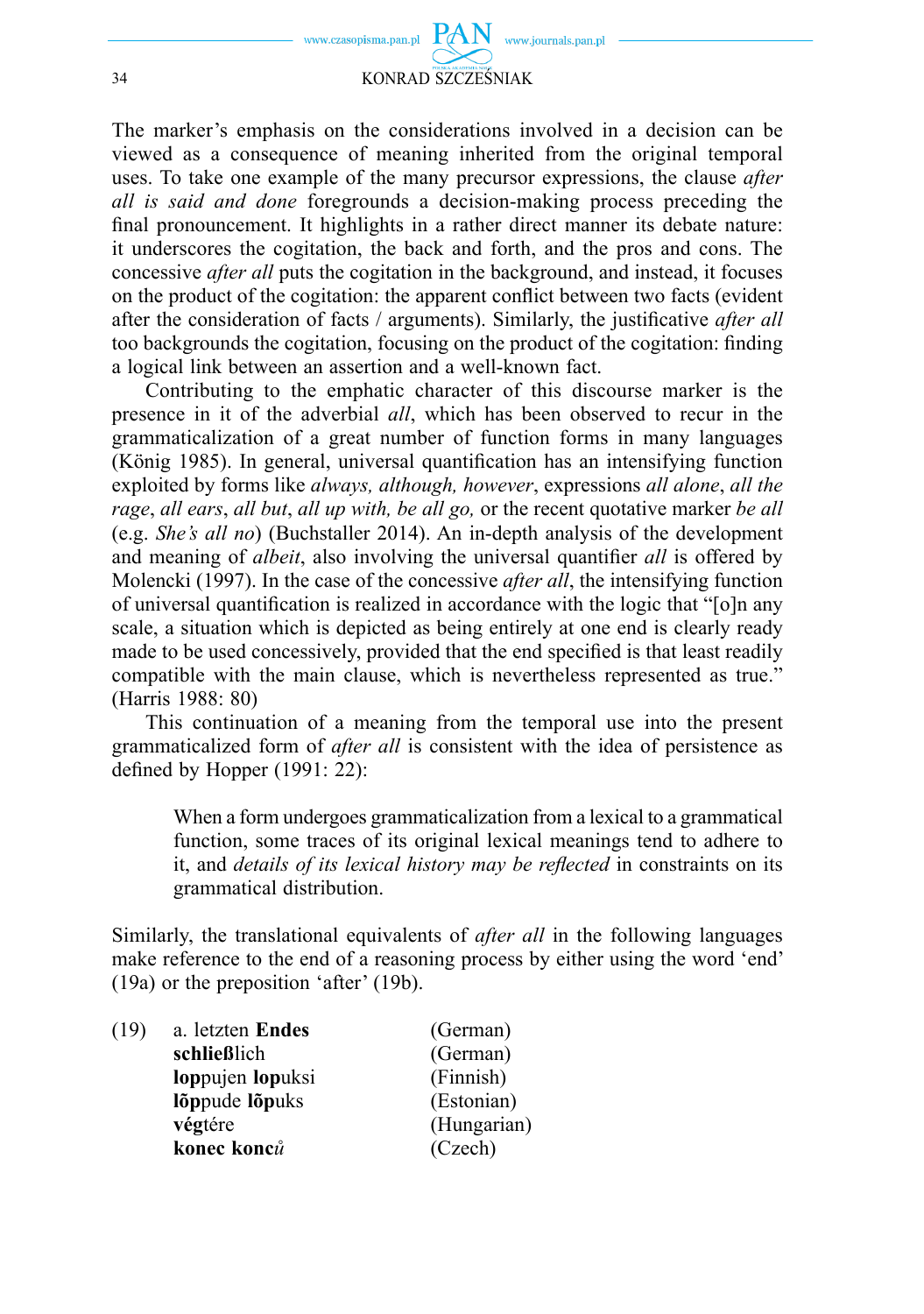| (Polish)     |
|--------------|
| (Portuguese) |
| (Galician)   |
| (Chinese)    |
|              |
| (English)    |
| (French)     |
| (Italian)    |
| (Spanish)    |
|              |

The above is only an informal collection of translational equivalents; I do not know whether they all function in exactly the same way as *after all* does in English. However, comparisons have been attempted and according to some authors, the behavior of equivalents of *after all* is the same as in English. For example, according to Roulet (1990) the French *après tout* also serves to convey the concessive and justification senses:

(20) a. Je vais aller me promener; **après tout**, j'en ai assez d'écrire. (ex. 11, p.339) 'I'll go for a walk, after all I'm tired of writing.' b. **Après tout**, c'est un film intéressant = Je vous concède que c'est un film intéressant. (Roulet 1990: 342) 'After all, it's an interesting film  $= I$  concede that it's an interesting film.'

Even if the two senses are not typically conveyed by the above equivalents of *after all* in all languages, one can speculate that it is still possible to use the expressions above with both senses. In Polish, for example, *w końcu* is most often used with the justificative sense, it can appear in a concessive clause, as in:

(21) A więc **w końcu** to prawda! 'And so after all it's true!'

In fact, it seems that many more expressions can attach to the two rhetorical relations. The following are examples of phrases that can signal the two rhetorical stances of the speaker.

(22) a. *After all / ultimately / in the end / after all's said and done / at the end of the day* b. *W końcu / koniec końcem / koniec końców / ostatecznie / w ostateczności*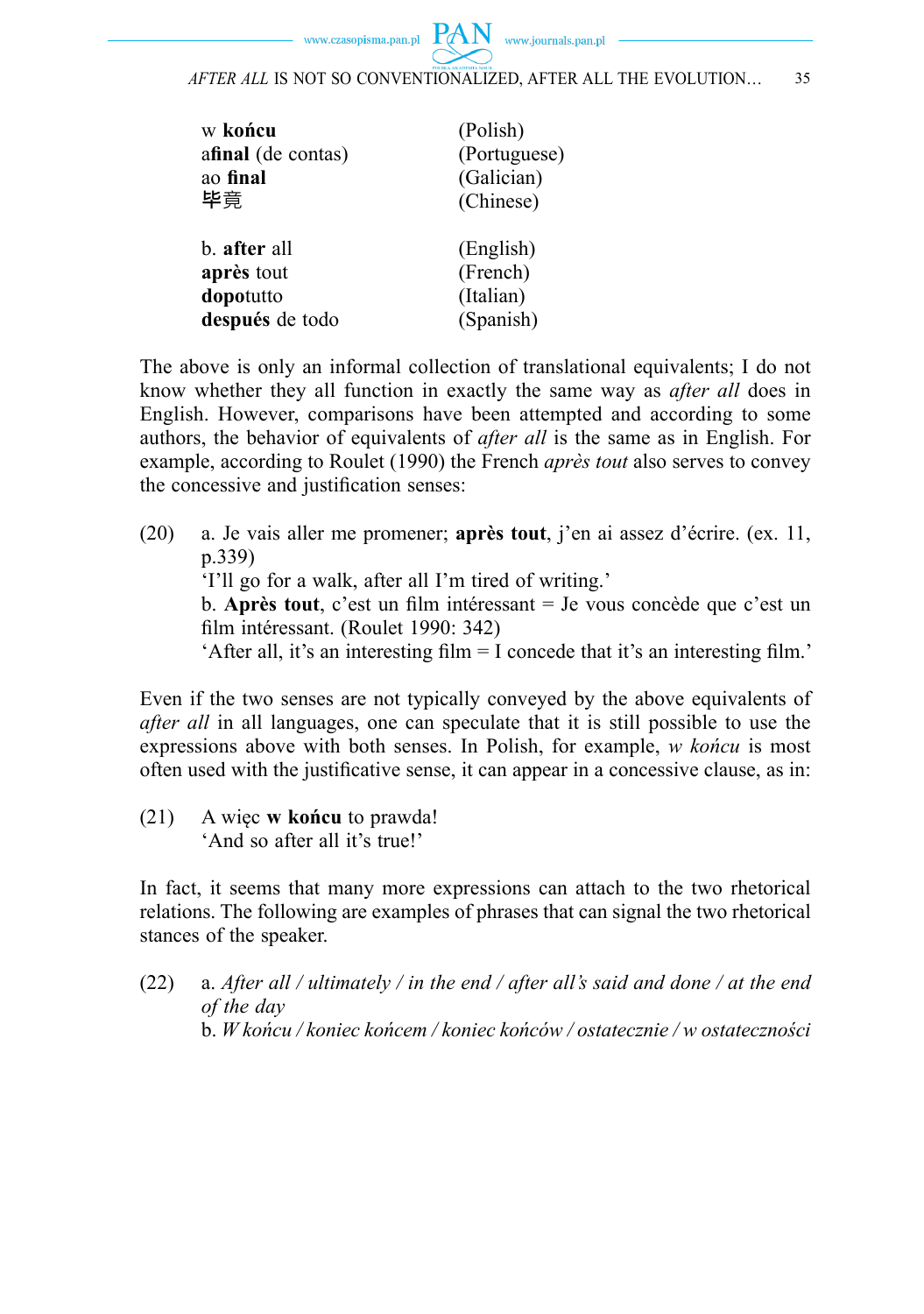

### **7. Conclusions**

When discussing the role of discourse markers, Levinson remarked that "what they seem to do is indicate, often in very complex ways, just how the utterance that contains them is a response to, or a continuation of, some portion of the prior discourse." (Levinson 1983: 87-8). It seems that in the case of at least some markers, like *after all*, there is little need to indicate the relation between utterances. Instead, *after all* acts as an intensifying marker: its presence in the host clause presupposes a logical link between two ideas and puts it in bolder relief. It suggests a special kind of a concessive relation, stressing the extraordinary nature of the highlighted circumstance which is valid despite overwhelming odds to the contrary. In the case of the justificative use, it attaches considerable importance to the assertion made in the host clause.

These meanings probably needed little conventionalization. Both 'strengthening an existing assumption' and 'leading to the contradiction and elimination of an existing assumption' are compatible with the grammatical meaning of temporal placement and therefore form an intuitive meaning almost to the point of obviating conventionalization.

#### **References**

- Blakemore, D. 2002. *Relevance and linguistic meaning. The semantics and pragmatics of discourse markers.* Cambridge: Cambridge University Press.
- Brinton, L.J. 2007. Rise of the adverbial conjunctions {any, each, every} time. In U. Lenker, and A. Meurman-Solin (eds.), *Connectives in the history of English*, 77-96. Amsterdam: John Benjamins.
- Brinton, L.J., and E.C. Traugott 2005. *Lexicalization and language change.* Cambridge: Cambridge University Press.
- Buchstaller, I. 2014. *Quotatives: new trends and sociolinguistic implications.* Oxford: John Wiley & Sons.
- Cruse, A. 1986. *Lexical semantics.* Cambridge: Cambridge University Press.
- Evans, V. 2011. Language and cognition: the view from cognitive linguistics. In V. Cook and B. Bassetti (eds.), *Language and bilingual cognition*, 69-107. New York: Psychology Press.
- Garner, B.A. 2000. *The Oxford dictionary of American usage and style.* Oxford: Oxford University Press.
- Harris, M. 1988. Concessive clauses in English and Romance. In J. Haiman and S.A. Thompson (eds.), *Clause combining in grammar and discourse*, 71-100. Amsterdam: John Benjamins Publishing.
- Hopper, P.J. 1991. On some principles of grammaticization. In E.C. Traugott and B. Heine (eds.), *Approaches to grammaticalization Vol. I*, 17-35. Amsterdam: John Benjamins.
- König, E. 1985. On the history of concessive connectives in English. Diachronic and synchronic evidence. *Lingua* 66: 1-19.
- Langacker, R.W. 2008. *Cognitive grammar. A basic introduction.* Oxford: Oxford University Press.